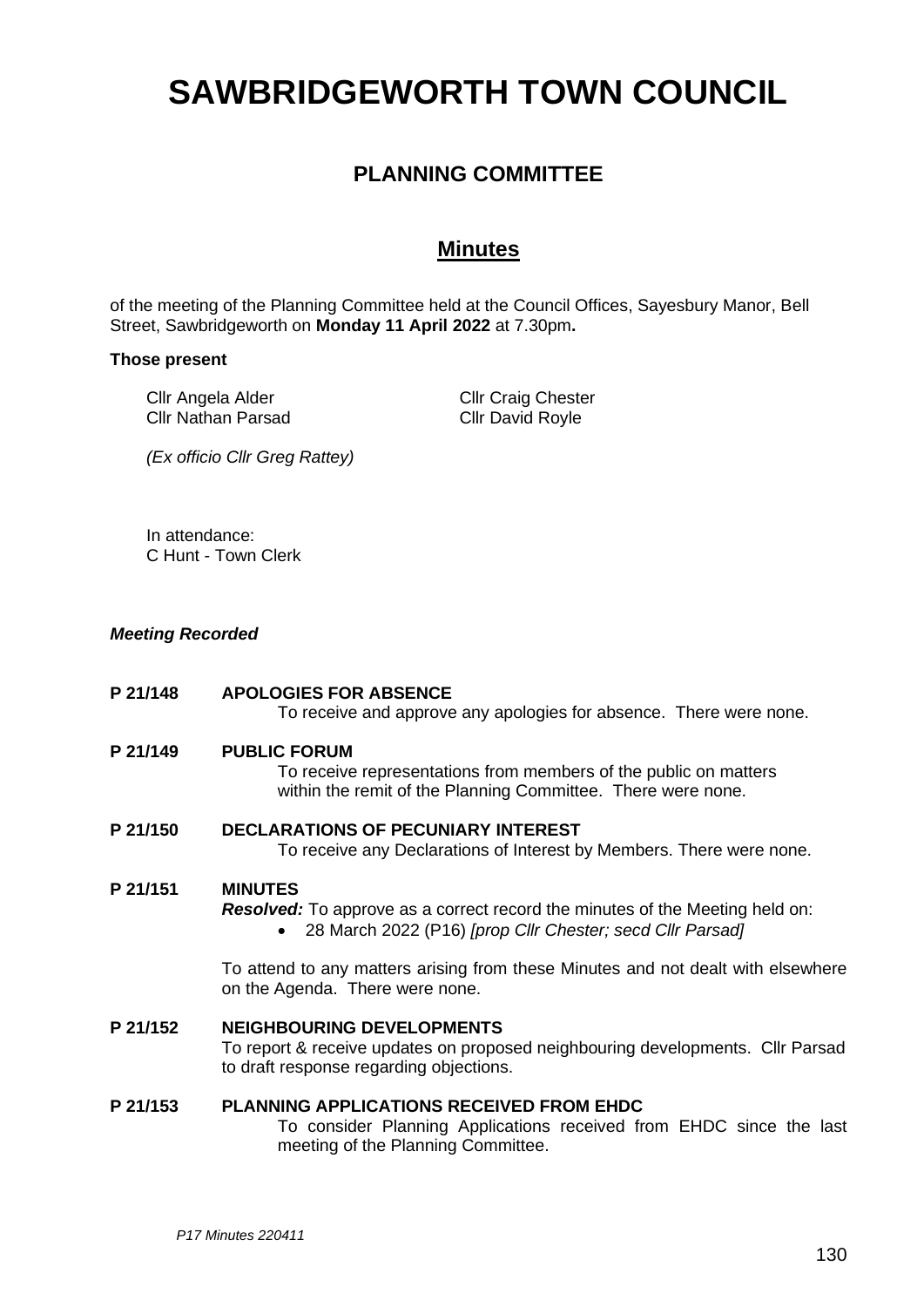#### **3/22/0431/HH 35 Barnard Road, CM21 9DY**

[First floor side and rear extension](https://publicaccess.eastherts.gov.uk/online-applications/applicationDetails.do?activeTab=documents&keyVal=R7UP34GLJOB00)

*STC Comment:* No objection *[prop Cllr Parsad; secd Cllr Royle]*

#### **3/22/0548/HH 4 Rowan Walk, CM21 9EF**

Single storey side and [rear extensions, garage conversion and alterations to fenestration](https://publicaccess.eastherts.gov.uk/online-applications/applicationDetails.do?activeTab=documents&keyVal=R8QHFUGLJXM00) *STC Comment:* No objection *[prop Cllr Chester; secd Cllr Parsad]* **\_\_\_\_\_\_\_\_\_\_\_\_\_\_\_\_\_\_\_\_\_\_\_\_\_\_\_\_\_\_\_\_\_\_\_\_\_\_\_\_\_\_\_\_\_\_\_\_\_\_\_\_\_\_\_\_\_\_\_\_\_\_\_\_\_\_\_\_\_\_\_**

**\_\_\_\_\_\_\_\_\_\_\_\_\_\_\_\_\_\_\_\_\_\_\_\_\_\_\_\_\_\_\_\_\_\_\_\_\_\_\_\_\_\_\_\_\_\_\_\_\_\_\_\_\_\_\_\_\_\_\_\_\_\_\_\_\_\_\_\_\_\_\_**

**\_\_\_\_\_\_\_\_\_\_\_\_\_\_\_\_\_\_\_\_\_\_\_\_\_\_\_\_\_\_\_\_\_\_\_\_\_\_\_\_\_\_\_\_\_\_\_\_\_\_\_\_\_\_\_\_\_\_\_\_\_\_\_\_\_**

#### **3/22/0632/HH Hill View, London Road, Spellbrook**

[Removal of front porch and infill front door. Construction of single storey side porch.](https://publicaccess.eastherts.gov.uk/online-applications/applicationDetails.do?activeTab=documents&keyVal=R99038GLK3I00)  [Raising the roof ridge and loft conversion with a rear dormer, 3 front roof light windows](https://publicaccess.eastherts.gov.uk/online-applications/applicationDetails.do?activeTab=documents&keyVal=R99038GLK3I00)  [and 1 first floor](https://publicaccess.eastherts.gov.uk/online-applications/applicationDetails.do?activeTab=documents&keyVal=R99038GLK3I00) side window

**\_\_\_\_\_\_\_\_\_\_\_\_\_\_\_\_\_\_\_\_\_\_\_\_\_\_\_\_\_\_\_\_\_\_\_\_\_\_\_\_\_\_\_\_\_\_\_\_\_\_\_\_\_\_\_\_\_\_\_\_\_\_\_\_\_\_\_\_\_\_\_**

**\_\_\_\_\_\_\_\_\_\_\_\_\_\_\_\_\_\_\_\_\_\_\_\_\_\_\_\_\_\_\_\_\_\_\_\_\_\_\_\_\_\_\_\_\_\_\_\_\_\_\_\_\_\_\_\_\_\_\_\_\_\_\_\_\_\_\_\_\_\_\_**

**\_\_\_\_\_\_\_\_\_\_\_\_\_\_\_\_\_\_\_\_\_\_\_\_\_\_\_\_\_\_\_\_\_\_\_\_\_\_\_\_\_\_\_\_\_\_\_\_\_\_\_\_\_\_\_\_\_\_\_\_\_\_\_\_\_\_\_\_\_\_\_**

*STC Comment:* No objection *[prop Cllr Parsad; secd Cllr Royle]*

## **3/22/0666/HH & The Mill House, Burtons Mill, Mill Lane**

**3/22/0667/LBC** [Erection of a single storey rear garden room extension](https://publicaccess.eastherts.gov.uk/online-applications/applicationDetails.do?activeTab=documents&keyVal=R9GN3KGLK5J00) *STC Comment:* No objection *[prop Cllr Parsad; secd Cllr Chester]*

#### **P 21/154 LATE PLANNING APPLICATIONS**

To deal with Planning Applications received from EHDC following the Publication of this Agenda and received before 6 April 2022.

#### **3/22/0567/HH 5 Falconers Park, CM21 0AU**

Removal of garage. Construction of two storey side extension incorporating a first floor rear juliet balcony and part single storey front and rear extensions. Erection of front entrance porch. Alterations to first floor rear windows

**\_\_\_\_\_\_\_\_\_\_\_\_\_\_\_\_\_\_\_\_\_\_\_\_\_\_\_\_\_\_\_\_\_\_\_\_\_\_\_\_\_\_\_\_\_\_\_\_\_\_\_\_\_\_\_\_\_\_\_\_\_\_\_\_\_\_\_\_\_\_\_**

**\_\_\_\_\_\_\_\_\_\_\_\_\_\_\_\_\_\_\_\_\_\_\_\_\_\_\_\_\_\_\_\_\_\_\_\_\_\_\_\_\_\_\_\_\_\_\_\_\_\_\_\_\_\_\_\_\_\_\_\_\_\_\_\_\_\_\_\_\_\_\_**

*STC Comment:* No objection *[prop Cllr Royle; secd Cllr Chester]*

#### **P 21/155 PLANNING DECISIONS MADE BY EHDC**

To receive Planning Decisions from EHDC.

#### **3/21/1207/FUL Farlea, Spellbrook Lane West, Spellbrook**

Construction of two detached dwellings with detached carports *STC Comment:* No objection *EHDC Decision:* Granted **\_\_\_\_\_\_\_\_\_\_\_\_\_\_\_\_\_\_\_\_\_\_\_\_\_\_\_\_\_\_\_\_\_\_\_\_\_\_\_\_\_\_\_\_\_\_\_\_\_\_\_\_\_\_\_\_\_\_\_\_\_\_\_\_\_\_\_\_\_\_\_**

#### **3/21/2324/HH &**

**3/21/2325/LBC The Old School House, 129 Sheering Mill Lane, CM21 9ND**

Demolition of garage and wall. Erection of a single storey rear extension and garden annexe with room over. Internal works to include partial removal of wall and blocking up of window

*STC Comment:* No objection & No comment *EHDC Decision:* Granted **\_\_\_\_\_\_\_\_\_\_\_\_\_\_\_\_\_\_\_\_\_\_\_\_\_\_\_\_\_\_\_\_\_\_\_\_\_\_\_\_\_\_\_\_\_\_\_\_\_\_\_\_\_\_\_\_\_\_\_\_\_\_\_\_\_\_\_\_\_\_\_**